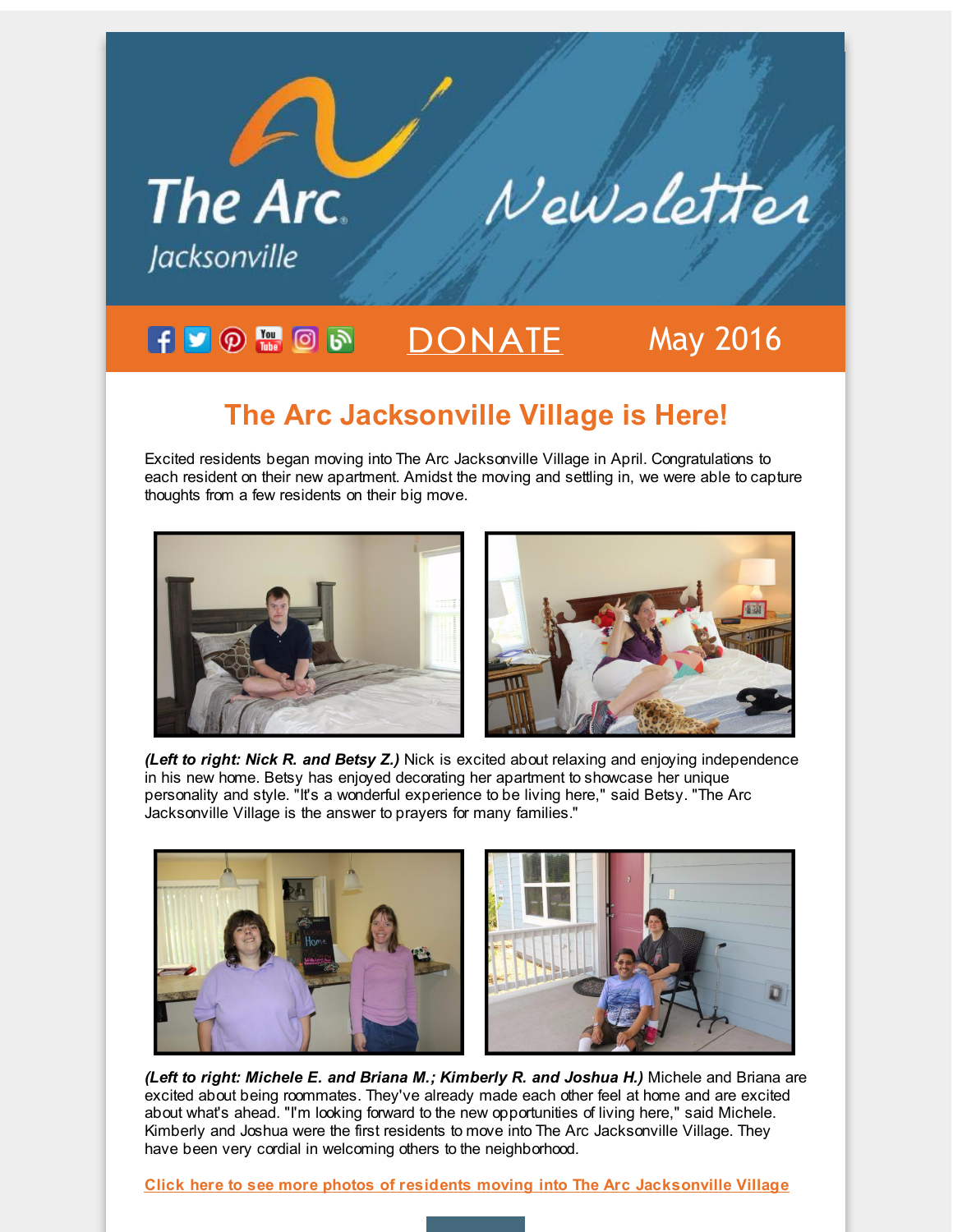## **Turning a House into a Home**

While 750 square feet may not seem like a lot of space, prominent interior designer and Arc Jacksonville board member, R. Ward Lariscy has proven that it's the perfect amount. That's the size of each of the 97 affordable apartments at The Arc Jacksonville Village, where adults with intellectual and developmental disabilities will live independently. The apartments feature individual bedrooms and bathrooms and a shared kitchen and living room.



Three apartments, one two-bedroom and two one-bedrooms, serve as model units. Sticking to a budget of approximately \$2,500 per unit, Ward completely furnished and decorated each apartment, transforming them into unique living spaces with a distinct personality.

To stay within budget, and to show that a little can make a big impact, Ward visited resale shops, discount stores, outlets and major retail chains throughout Jacksonville. Each unit features a different theme, which took

shape once a major piece, such as a sofa, was found. Accent pieces and décor items were then selected to perfect the look.

**Click here to [continue](http://r20.rs6.net/tn.jsp?f=001jy5P_GmNGz8gi8SjbOzamD2BkfuL00mfoBhaCYVIv1HXV-vxyYZRABVTodo_MVEJBE1FwNFlRGbQj3NODrs34lbiFa6QDnJLkaH7I1kDXhoMHY2LHWivxREDn4s23E-jLkoJTVXKlO04_lIm9QDcBn2sW3EHCUAjTEo259LSZRATEM6zYwM3dMPerQFbgIwDIfoXWf3h27XuapD_xexvlDDPnCwdkcR8R2CI3H0FqodCyU_h6M6nq6nblOsXaU-KFAeaDbhsq6gvqWoxGhtgnGpe_pIwt74G9T0uj9J-gVuncJ2K8UYD3XOzjhQobqZ5eaHMM7IkUJ993rDyUocreom3fW6So-538SNdqZPfVAnMvZvSWNwhEuyioAOYYq5f8jT6tGSUqVdK8C86PZxQhg==&c=&ch=) reading.**



## **The Arc Jacksonville Village Grand Opening & Ribbon Cutting**

**When**: Wednesday, May 18, 2016 Program begins 10:00am | Open House until 2:00pm

**Where**: 3675 Kirbo Way, Jacksonville, FL. 32224 (entrance on Hodges between Beach Blvd. & JTB)

The Arc Jacksonville Board of Directors invites you to join us as we celebrate the opening of The Arc Jacksonville Village and applaud all those who made this dream a reality.

Jacksonville Jaguars Quarterback Blake Bortles will recognize our Village residents as they transition to an independent lifestyle. The community center and model apartments will be available for touring until 2pm.

**Click here to learn more about the grand [opening](http://r20.rs6.net/tn.jsp?f=001jy5P_GmNGz8gi8SjbOzamD2BkfuL00mfoBhaCYVIv1HXV-vxyYZRABVTodo_MVEJrTE5ZuEcPgbn1xp7R3u_u9uCTICtuT4dTmqFjD7aygx2XQvyAuXDcQmKozPwMn72qwnmYEa91U9g8B9FNcEE7uzwji_rNnN5hh1MYLp0GU8APuG5E7TQdtvGddA7ZUGlhSe1bvGUj3mCBQsokqVLhBTmCIUiigueY5w6NlzJXYBdlxPJ02DsiGuDNeWIjsJ5CgqugT5NPLtxRU01ULdbawvqEGWRsaQ7DBERaO0JNe5yXfOVNWY6tg15XojpsLatT72FTITJC4ce0peOohO-0ffuxnfopCZ5-3w7sl9Un1hUTzGOI3tnfGMm_NPzOzP0aBMPgSIjYp8=&c=&ch=) and ribbon cutting.**



## **Xplore Jacksonville: A New Program**